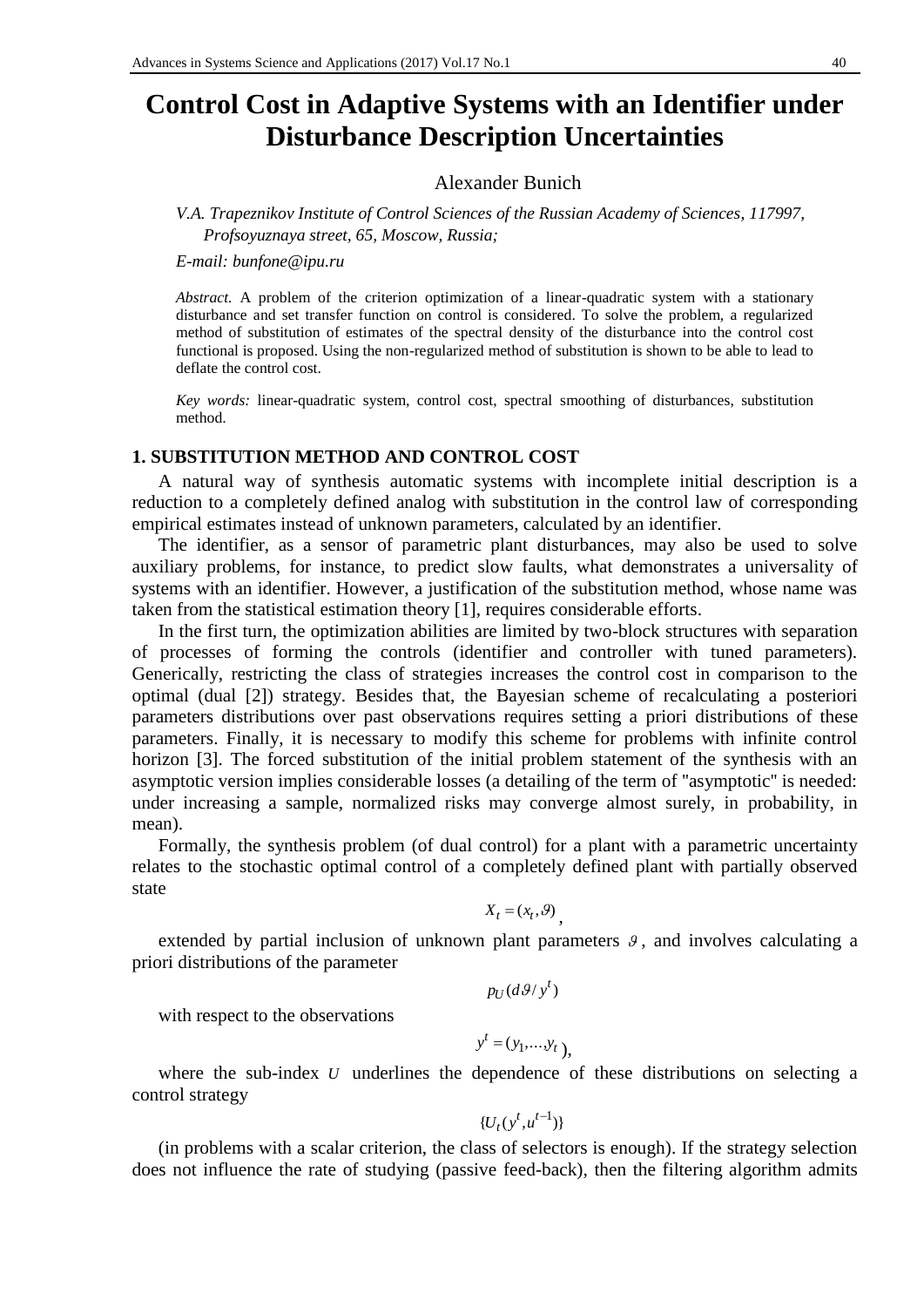decomposition with emphasizing the parameters estimation in a functionally autonomous block (the identifier).

Computational problems of the dual control are supplemented with inadequate assumption on known a priori distribution of the parameters, characterizing the so called ''a priori hardness''. A natural way to overcome this hardness is the asymptotic statement of the synthesis problem.

Losses of the substitution are considerable. Firstly, there are not distinguished asymptotically optimal systems with different transient quality, so the problem statement needs detailing. Secondly, since a problem with infinite control horizon is considered, then a new constraint on the admissible strategies appears, which enables the closed-loop system stability, having no finite analogs.

In systems with an identifier, investigating the stability is implemented within the method of ''frozen coefficients''. Correct using the heuristic principle of ''frozen coefficients'', excluding effects of the parametric resonance, is possible under artificial decreasing the rate of controller retune with respect to the identification rate).

Asymptotically optimal strategies may be constructed without an identification by use of the direct method, as well as in systems with an identifier, when for a closed-loop plant conditions of the consistent estimation are violated (for instance, the Gauss-Markov conditions for the least squares method (LSM) [4]).

Let us be distracted from a more detailed discussion of the place and role of the identification in control systems. We will be restricted by more weak purpose of the criterion optimization [5] (the criterion optimization problem is always solvable, involving cases, when the lower bound of the control cost in the class of admissible controllers is not achieved, and the problem of the argument optimization is unsolvable).

Let us adopt the following assumptions. The plant is linear time-invariant, all variables are scalar and measured without disturbances; the transfer function of the plant on control is known; the disturbance  $v = {v_t}_{t=0}$  is centered stationary Gaussian random process with the spectral density of an unknown order  $s \in K$ , for which a consistent estimate

$$
s^* = \{ s_n \in K, \quad n = 1, 2, \dots \}
$$

is known by use of the input/output observations

$$
\{u_t, y_t\}_{t=0}^\infty,
$$

where  $K$  is a cone of spectral densities of stationary random processes of the autoregression/moving average with the  $L<sup>1</sup>$ -metrics.

The discrete-time  $t = 0,1,...$  plant is described by the equation

$$
a(\nabla)y_t = b(\nabla)u_t + v_t, \ a(0) = 1
$$

with known coefficients of co-prime operator polynomials in the backward one time step shift operator  $\nabla$ . The initial data are disturbance independent random values with finite second moments.

The controller (output feed-back)

$$
\alpha(\nabla)u_t = \beta(\nabla)y_t, \ \alpha(0) = 1
$$

is admissible, if the characteristic polynomial of the closed-loop system

$$
g = \alpha a - \beta b
$$

is stable (the Schur one).

The control cost is the output variance in the steady-state mode. It turns out, that under accounting even the simplifications listed the criterion optimization is rather complex and the ''natural'' substitution method may decrease the control cost.

Let  $N$  be the completion of  $K$ . The cone  $N$  includes spectral densities of any stationary disturbances (indeed, *K* contains polynomials, in particular, convolutions of any density from *N* with the Fejer kernels of any orders, forming the approximative unit in  $L^1$ ). Thus, *K* may be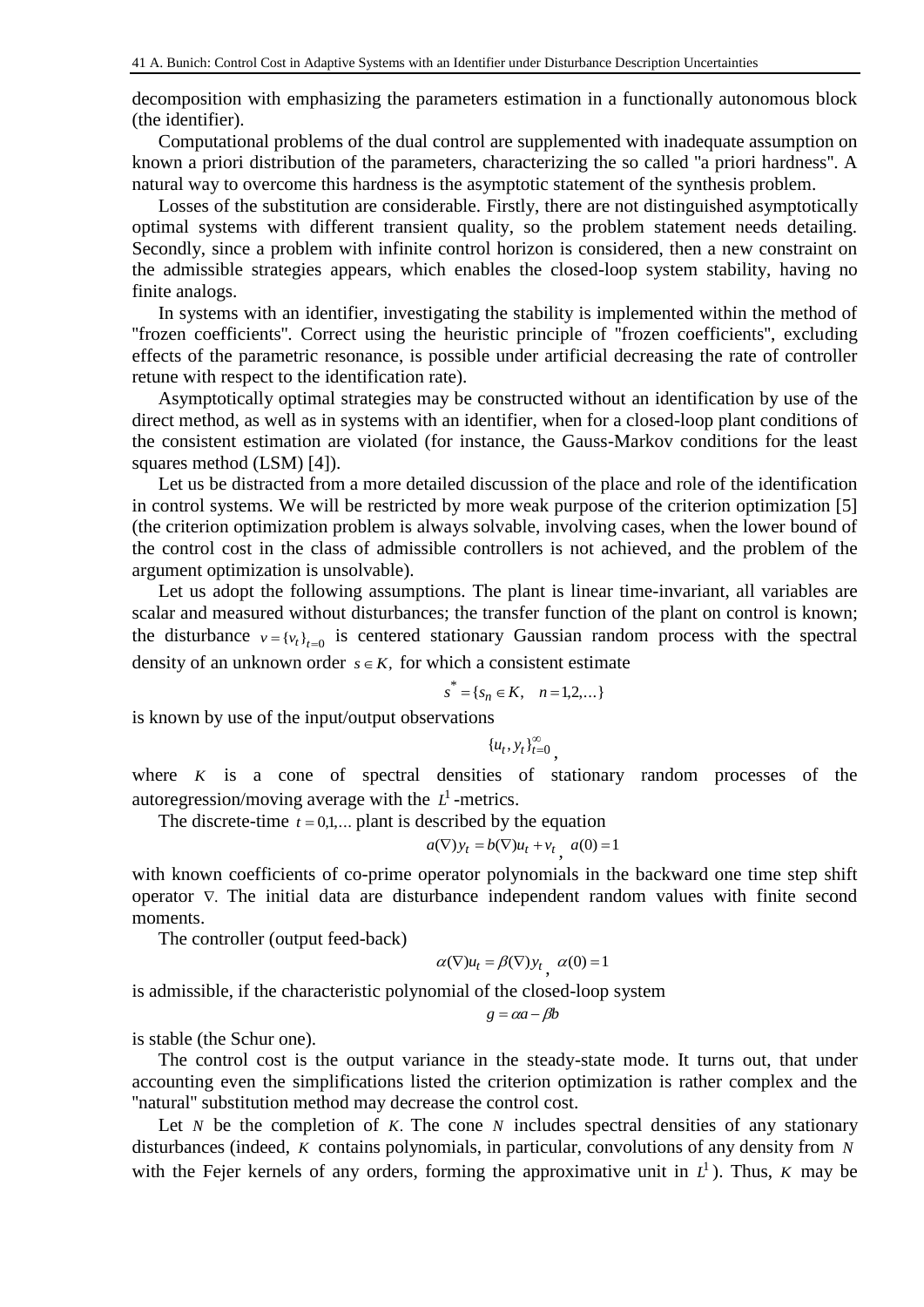considered as a class of parametric approximations of Gaussian stationary random processes with absolutely continuous spectrum.

On *N* , a concave functional

$$
I(\sigma) = \inf_{f \in \mathfrak{I}} \int_{-\pi}^{\pi} |W_{y}^{0} - bf|^{2} \sigma d\lambda,
$$

is defined, where  $W_y^0$  is the transfer function from the disturbance to the output of the system with some fixed admissible controller,  $\tilde{z}$  is the ring of rational functions without poles in the closed disk  $\{|z| \leq 1\}$ . Due to the completeness of the affine parameterization of control systems by the functional parameter  $f \in \mathfrak{I}$  [6]  $I(s), s \in K$  is the control cost, that is the lower bound of the control cost over the class of all admissible controllers.

The substitution method to determine the control cost  $I(s)$  recommends the estimate  $I(s^*)$ . The recommendation is justified, if the cost functional is uniformly continuous: in this case, to small errors of estimating the spectral density, small errors of the estimation by use of the substitution method correspond. However, the cost functional meets only the more weak condition of the semi-continuity from below [7]. Indeed, let us continue uniformly the continuous cost functional from  $K$  on  $N$ . From the definition of the functional cost and the Runge theorem it follows that  $I(s) = 0$  for any densities taking zero values on some arcs of the circumference  $|z|=1$ , and the set of such densities is dens in N, so  $I(s) = 0$ . However, in contrast to the last said, the cost is strictly positive for any density  $s \in K$  and the assumption on the uniform continuity is a delusion.

In a number of cases, the designer possesses information on the spectral make-up of the disturbance in the form of the inclusion  $s \in \Re$  with an a priori given class  $\Re \subset K$ . This information may be set by the inclusions  $s_n \in \mathcal{R}$ .

The paper is organized as follows. In Section 2, a class (of degenerated problems) is emphasized. Since the degeneracy is equivalent to the disturbance singularity, the control cost is zero. In Section 3, an example of decreasing the control cost under using the substitution method (a consistent estimate of the spectral density of a regular disturbance) is presented. In Section 4, a formula for the control cost is presented, and a procedure of the regularization of calculating the cost with using substitution of the metrics in the space of spectral densities of disturbances is proposed. Required reference information was presented in Section 1.

#### **2. DEGENERATE PROBLEMS**

Synthesis problems with zero cost will be referred as degenerate. Let us resemble that the factorization method assumes the process to be regular, that is control system performance under the conditions of stationary inflow of new (renovating the disturbance) information from outside. A stationary process is regular if and only if its spectral density exists and has no ''deep zeros'' in the sense of convergence of the logarithmic integral:  $\ln s \in L^1$ . This a rather weak constraint does not even guarantee the Fourier series convergence for lns on a set of a positive measure (an example of A.N. Kolmogorov), in computational practice it is conventionally substituted by considerably more strict one of existing the spectrum (absolute convergence of this series). Correspondingly, the complex problem of the density *s* factorization is reduced to the separation for ln*s*.

A technical way of reducing the density factorization to separating its logarithm is complicated by the fact that the separation operator or ''natural projecting'' *P* ,

$$
P\left(\sum_{k=-n}^{n}c_{|k|}e^{kj\lambda}\right) \to \sum_{k=1}^{n}c_{k}e^{kj\lambda},
$$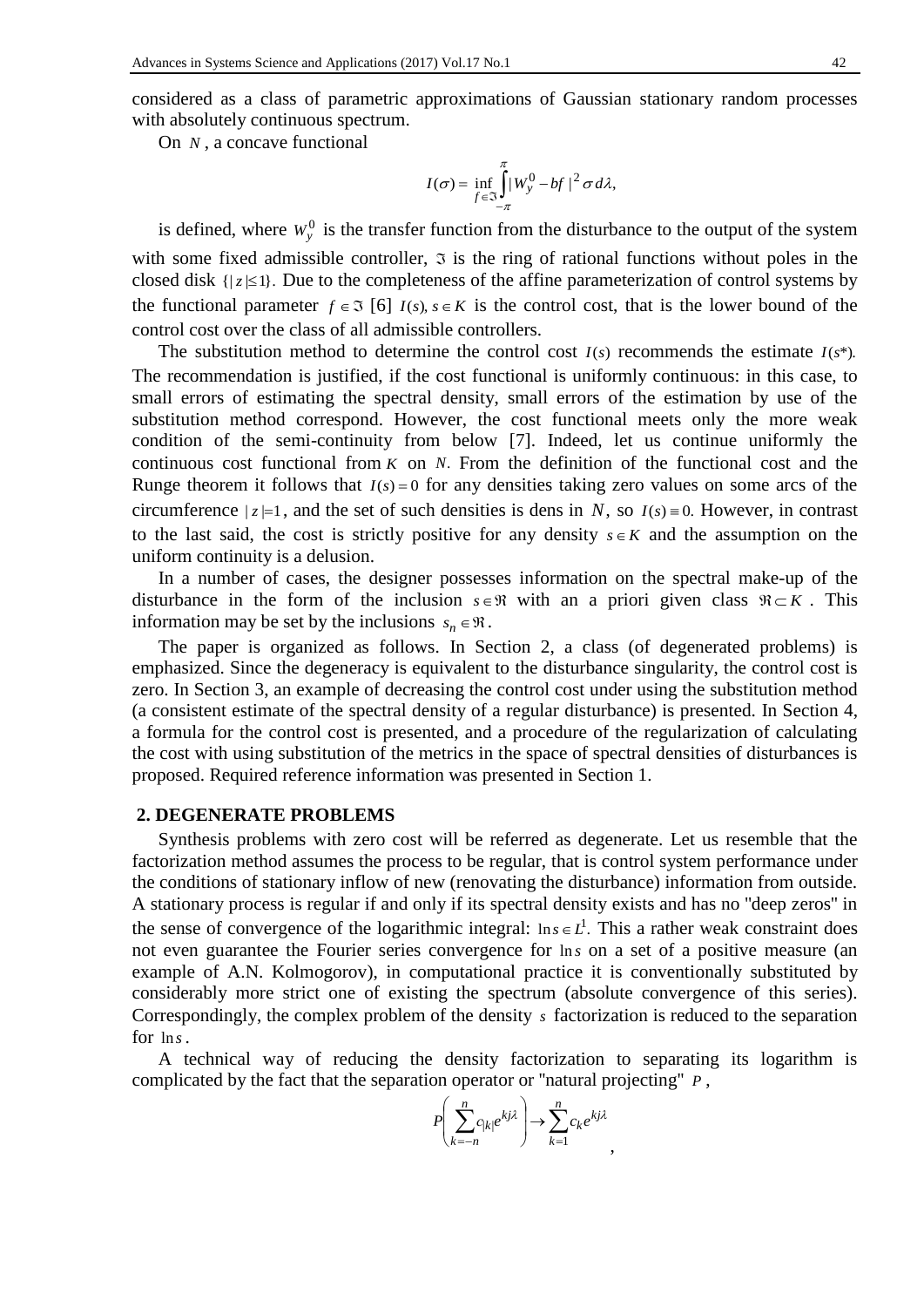is not bounded in the  $L^1$ -norm. The high prefilter sensitivity to variations of the spectral make-up of the disturbances indicates that  $L<sup>1</sup>$ -norm is not an adequate closeness measure; and possible way of regularization of synthesis of Wiener controllers is substitution of the metrics.

From the category point of view, the regularity property is not typical: spectral densities meeting the regularity criterion forms in the space of all spectral densities the set of the first Baire category. The regularity (singularity) property is preserved under transforming the process by a stable filter. The factorization solves the inverse problem: determining the transfer function of the prefilter via the spectral density of the disturbance.

These well known results admit a generalization to multivariate processes of a constant rank (with substitution in the criterion  $s \rightarrow det s$ ). For more general classes of stationary processes, effectively verified regularity criteria are not known, while determining the prefilter via the spectral density is a complex problem.

A general theory of singular processes perhaps does not exist, however enough simple way is available to transfer from singular processes to regular ones by adding (mixing) the white noise of a small power (what is interpreted by ''measurement noise''). To pursue the purpose, one determines a prefilter that factorizes the density  $s + \delta$  with small  $\delta > 0$ , reducing the case of singular disturbance to regular one (non-formal question of selecting  $\delta$  is solved experimentally).

Under a fixed spectral density  $s$ , the control cost does not increase monotonically under as  $\delta \rightarrow 0$ , while solving the argument optimization problem is extremely non-regular and for the limit system (as  $\delta = 0$ ) does not exist (let us resemble that for a singular disturbance the criterion optimization problem has zero solution).

Forming control has a dual function: directing (minimizing the action risk) and studying (minimizing future risks due to an uncertainty non-removed) [6]. The adaptive systems with an identifier (ASI) are emphasized with their ability to parallelize these functions, what is seen from the structure ASI scheme with a functionally autonomous block, the identifier, calculating in the real time plant parameters estimates and controlling another block, the tuned controller, constructed at the stage of the synthesis of the main control system loop. Justification of the identification (indirect) approach to the synthesis problem is reduced to the fact, that if the control cost does not depend on transients in the identifier, then substitution of unknown plant parameters with their consistent estimates will not enlarge the control cost.

### **3.DECREASING THE CONTROL COST**

Let us show, by use of an example of a minimum-phase plant, that the substitution method may decrease the control cost [7]. In this example, the control cost coincides with the error variance of the optimal one step ahead prediction. The example idea is to approximate a density with the ''deep zero'' by spectral densities of regular processes.

For a positive density  $s \in K$  and a small number  $\delta > 0$ , we will set

under

and

$$
s_{\delta}\left(\lambda\right) = \exp(-\delta^{-2})
$$

 $\lambda \notin (-\pi + \delta, \pi - \delta).$ 

 $s_{\delta}(\lambda) = s(\lambda)$ 

 $\lambda \in (-\pi + \delta, \pi - \delta)$ 

under

The functions  $s_{\delta}(\lambda) \in L^1$  are bounded from zero and so  $s_{\delta}(\lambda) \in R$ , where R is the class of spectral densities of regular processes. In accordance to the construction,

$$
\lim_{s_{\delta}\to s} \text{ as } \delta \to 0,
$$

however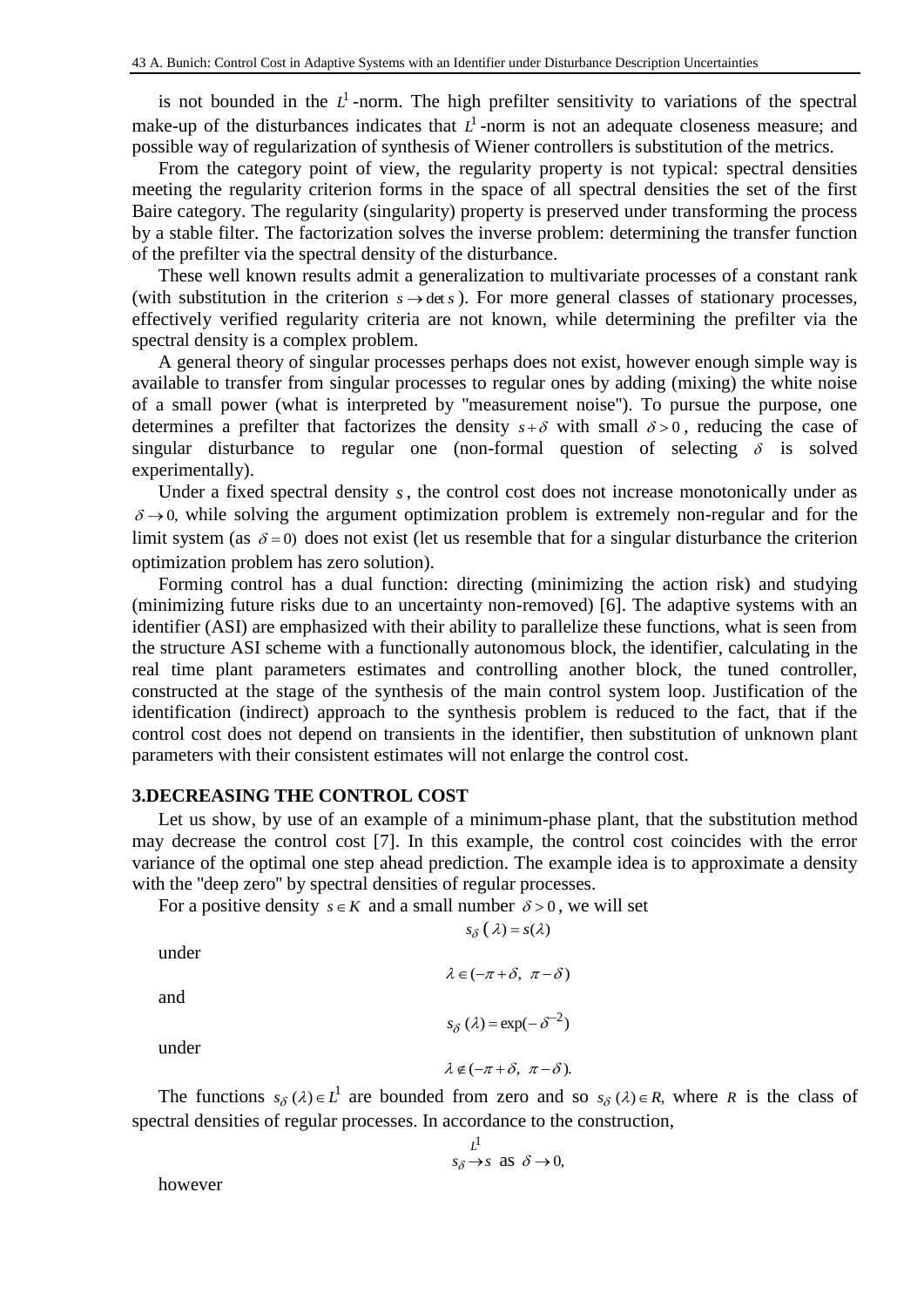$$
\int_{-\pi}^{\pi} \ln s_{\delta} d\lambda \to -\infty \text{ as } \delta \to 0,
$$

and by virtue of the Szegő formula [8]

$$
\sigma^2(\delta) \stackrel{\delta \to 0}{\to} 0,
$$

where  $\sigma^2(\delta)$  is the error variance of the optimal one step ahead prediction for the process with the spectral density  $s_{\delta}$ , coinciding, due to the minimum-phase plant property, with the control cost. Thus, for some family of regular processes the following conditions hold:

$$
\begin{array}{c}\nL^1 \\
s_\delta \to s, \ s_\delta \in R\n\end{array} \tag{1a}
$$

$$
\lim_{\delta \to 0} I(s_{\delta}) = 0 < I(s),\tag{1b}
$$

Hence, the control cost takes as small as needed values in any neighborhood of the point *s*. One may prove that the latter affirmation is valid also without the constraints of minimum-phase and under any delays in the measurement.

*Lemma* on decreasing the control cost. For any spectral density  $s \in K$ , there exists a family of densities from  $K$ , meeting conditions  $(1)$ .

The lemma name is explained by the inequality

$$
\liminf_{\sigma \in V \cap K} I(\sigma) = 0 \lt I(s),\tag{2}
$$

where *V* is any neighborhood of the point  $s \in K$ .

Due to this inequality,  $L^1$ -metrics is not an adequate measure of closeness of disturbances in the spectral make-up, what is expressed by the incorrectness of the criterion optimization problem, possible decreasing the control cost, defined by the substitution method, in comparison to its magnitude under exactly known spectral distribution density. The problem regularization is possible by using additional information, or by introducing a new metrics in the class of spectral densities of regular disturbances.

#### **4. CALCULATING THE COST AND SOLUTION REGULARIZATION**

The control cost  $I(s)$  has a simple geometric interpretation: it is the square of the distance from the point  $b_i^{-1}W_y^0 h \in L^2$  to  $H^2$  subspace. Its calculation enables one to regularize the criterion optimization problem by the metrics substitution: in the new metrics, the cost functional is slowly changed under small variations of the spectral make-up of disturbances.

To calculate the control cost, let us introduce the canonical (interior-exterior factorization of the polynomial  $b = b_i b_e$ , factorization  $(2\pi)^{-1} h h^*$  of the spectral density *s*, the distance  $\tau(\xi)$  from the point  $\xi \in L^2$  to  $H^2$  subspace. Let us fix some admissible (support) controller and designate  $W_y^0$ ,  $W_u^0$  the transfer functions of the control system with the support controller.

*Lemma.* The control cost is defined by the formula

$$
I(s) = \tau^2 (b_i^{-1} W_y^0 h).
$$
 (3)

Indeed, the distance d from the point  $W_y^0 h$  to the  $b_i H^2$  subspace is equal to

$$
\inf\nolimits_{f\in H^2}||W_y^0 h - b_i f||_2,
$$

and due to the unimodular property of  $b_i$ , the equality holds

$$
d^2 = \tau^2 (b_i^{-1} W_y^0 h) \,. \tag{4}
$$

But  $b_e h$  is an exterior function, so the linear manifold  $b_e h$ **3** is dense in  $H^2$ ,  $bh$ **3** is dense in B  $bH^2$ , and

$$
d^2 = \inf_{W \in M} ||Wh||_2^2,
$$
 (5)